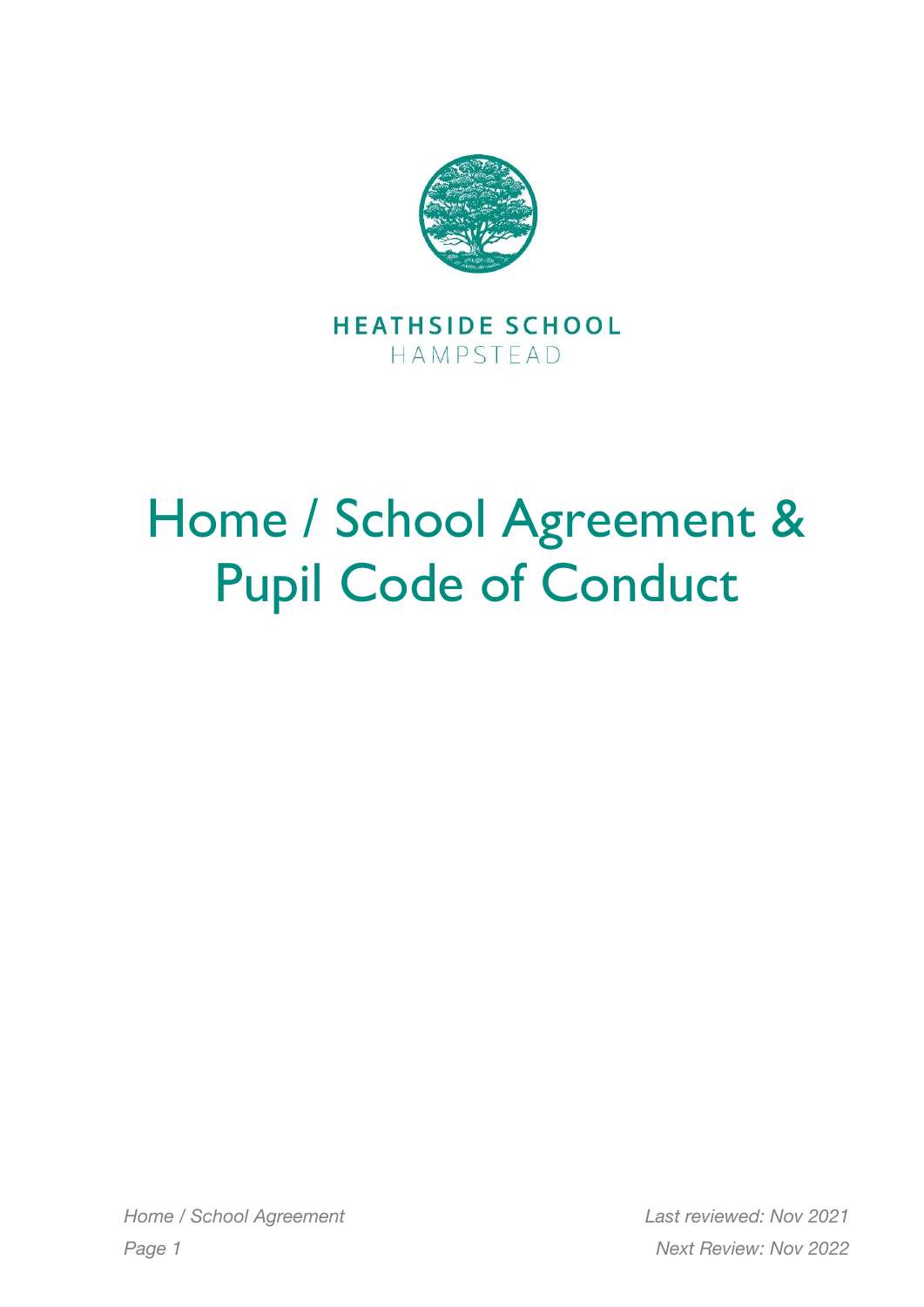## Introduction

The school will do its reasonable best to:

- Provide a balanced curriculum and meet the individual needs of your child.
- Care for your child's safety and happiness in the school community.
- Achieve high standards of work and behaviour by establishing good relationships and a sense of responsibility.
- Encourage pupils to take care of their surroundings and others around them.
- Encourage pupils to do their best at all times.
- Keep you informed about your child's progress and general school matters.
- Inform you about what the teachers aim to teach the children each term.

As a parent/guardian I/we will do our reasonable best to:

- See that my/our child attends regularly, on time and properly equipped.
- Support the school policies and guidelines for behaviour.
- Support my/our child in homework and other opportunities for home learning as set out in the homework policy.
- Attend parents' evenings and discussions about my/our child's progress.
- Make the school aware of any concerns or problems that might affect my/our child's work or behaviour.
- Be courteous and polite to teachers, staff, children and other parents.

Together we will do our reasonable best to:

- Support your child's learning to help them to achieve their best.
- Encourage them to be thoughtful citizens.
- Support our pupils in managing their individual learning needs.
- Deal with any complaints through the approved procedure.

**Parent/Guardian's name:**

**Parent/Guardian's signature:**